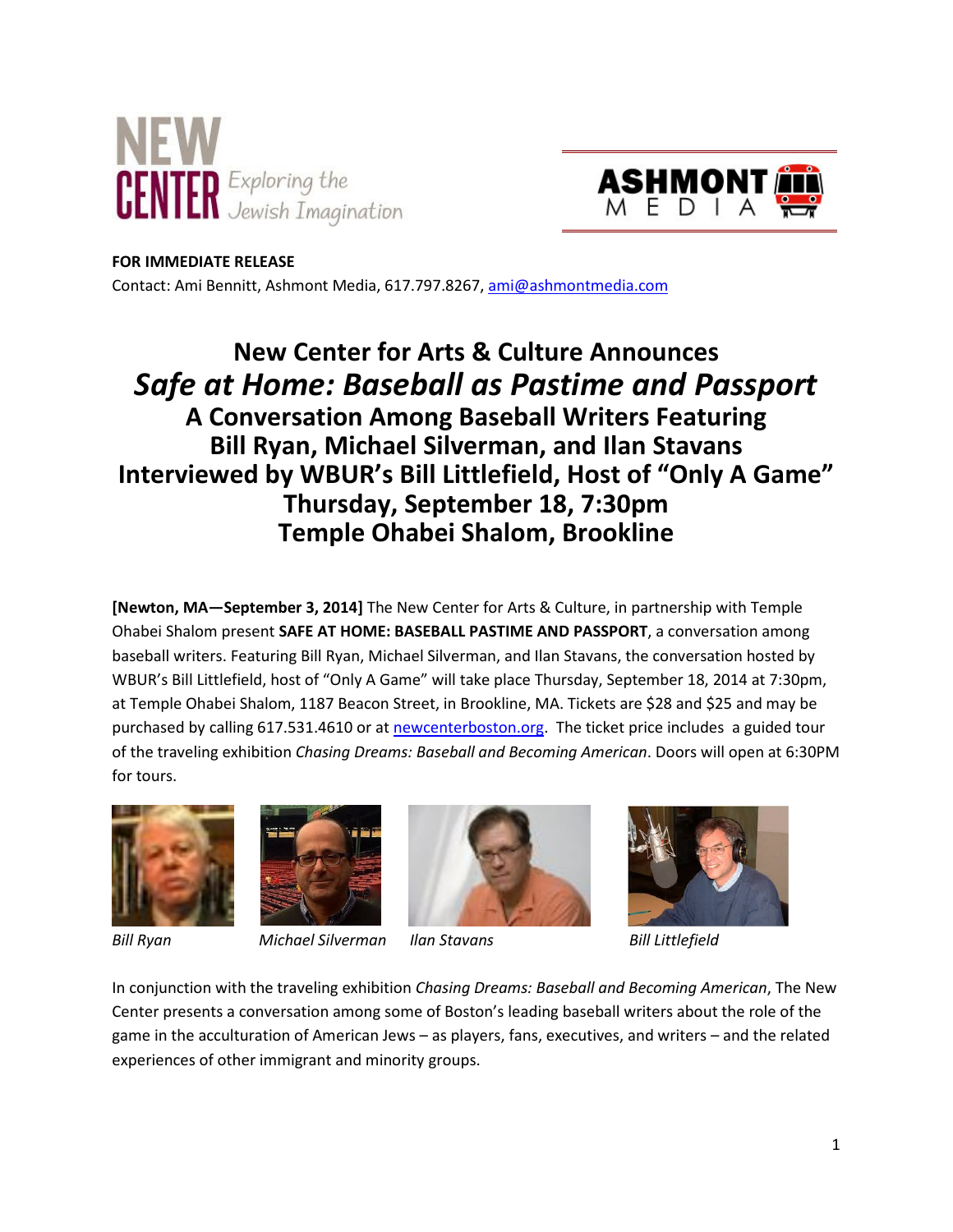**Bill Ryan** is a retired columnist for The Boston Globe and regular commentator on ESPN.

**Michael Silverman** covers baseball for the Boston Herald and is currently writing a book with Pedro Martinez.

**Ilan Stavans** is an acclaimed writer and scholar of both Jewish and Latino cultures, has written and edited dozens of books, including *Beisbol*.

### **About Bill Littlefield**

Bill wrote his first commentary for WBUR in 1984, and shortly thereafter his work began airing on NPR's "Morning Edition," where, for a few years, he hit second in a line-up that included Red Barber and Frank Deford. A graduate of Yale University and the Harvard Graduate School of Education, Bill continues to teach one course each semester at Curry College, where he also serves as writer-in-residence. Bill's most recent book is "Only A Game." He refuses to say where he got the title. Anyway, it's a collection of radio commentaries and magazine articles published by University of Nebraska Press in 2007. His other books include "Fall Classics" (Crown Press, 2003), a collection of the best writing about the World Series which he edited with Richard Johnson; "The Circus in the Woods" (Houghton Mifflin, 2002); "Prospect" (Houghton Mifflin, 1989; paperback, 2000); "Baseball Days" (Houghton Mifflin, 1993; paperback Pond Press, 2000); "Champions: The Stories of Ten Remarkable Athletes" (Little, Brown, 1993; paperback, 1999); and "Keepers: Radio Stories from 'Only A Game' and Elsewhere" (Peninsula Press, 1999). He was the guest editor for Houghton Mifflin's Best American Sports Writing in 1998.

# **About The New Art Center for Arts & Culture**

The New Center for Arts and Culture celebrates the rich diversity of the Jewish imagination. The only Boston organization of its kind, the New Center explores universal themes through a Jewish lens, presenting world-class thinkers and artists through riveting conversations and performances. Aiming to strengthen the Jewish community and share the vitality of Jewish culture with a broad audience in Boston and beyond, the New Center delves into Jewish thought and culture through three strands of programming: New Center Live, New Center On Stage, and New Center Now. For more information about The New Arts Center for Arts & Culture, visit newcenterboston.org.

# **About Temple Ohabei Shalom**

Temple Ohabei Shalom ("Lovers of Peace") has been at the center of New England Judaism since its founding as the first synagogue in Massachusetts in 1842. One of America's grand synagogues, it's affiliated with the Union for Reform Judaism. A truly diverse mosaic, its members are comprised of Jews by birth and by choice including interfaith families, and many ethnicities and nationalities, without regard to sexual preference. Worship is as one on Beacon Street sharing spiritual Shabbat services infused with rich music, comforting daily worship and a myriad of adult learning opportunities to challenge minds. Special guest speakers sprinkle Friday night services. From meditation gatherings to social action Mitzvah Days, it's a community committed to learning and growing both spiritually and in deed. For more information about Temple Ohabei Shalom, visit ohabei.org.